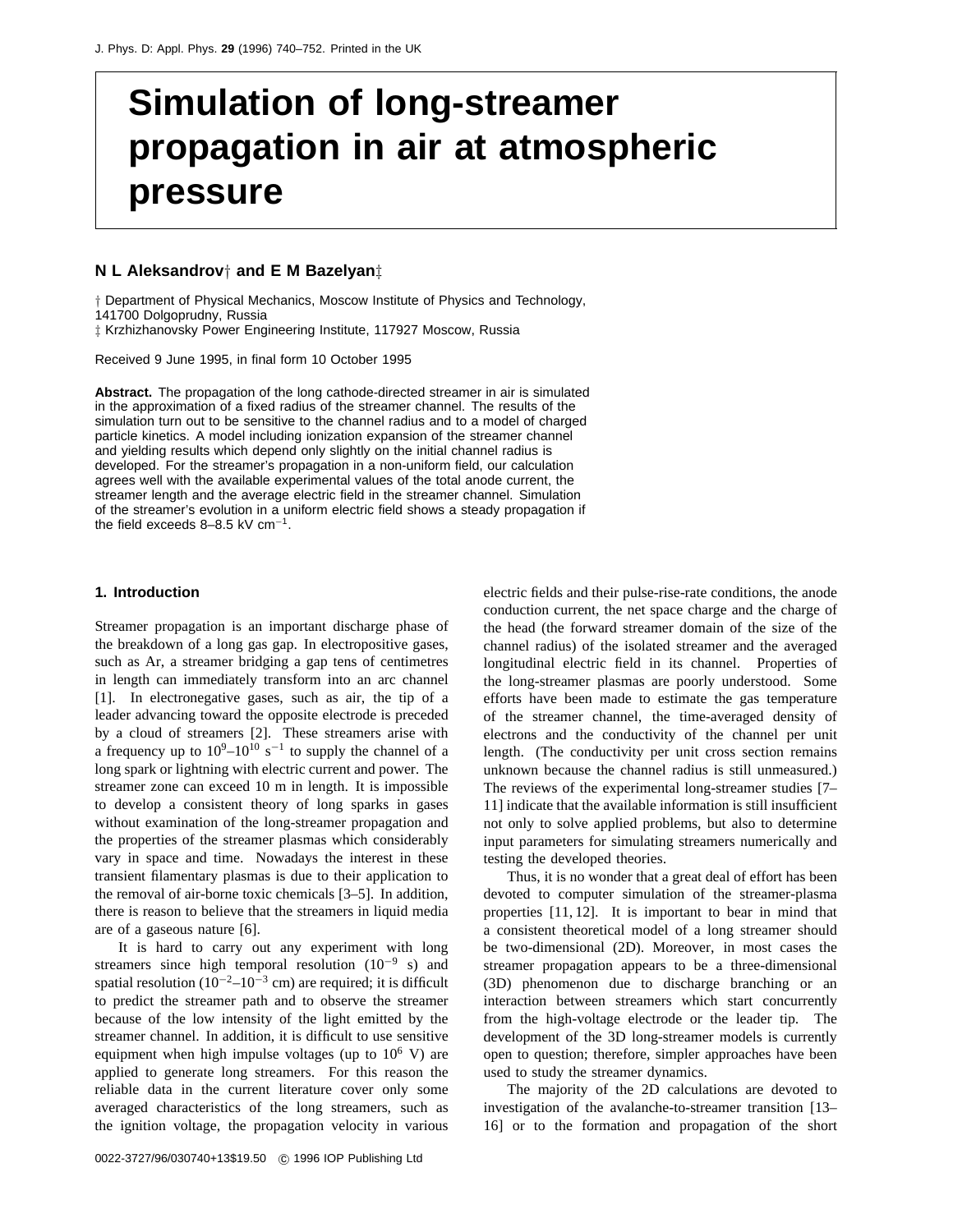streamers (about 1–5 cm in length) [17–22]. The simulation of streamers is generally based on a representation of a space-charge filament by a series of charged discs of equal radii, with uniform densities of space charge and of other plasma parameters over each disc (the 1.5D model) [23– 25]. The radius is supposed to be equal to that of the initial electron avalanche (0.003–0.01 cm) [23, 24]. The method of discs allows one to calculate the value of the electric field on the streamer axis. The dynamic behaviour of electron and ion assemblies in a background gas, as a rule, is described by means of the drift-diffusion approximation because comparison of Monte Carlo and fluid equation treatments of streamer dynamics has demonstrated the validity of the fluid treatment for modelling short streamers [18, 20].

A little attention has been given to the dependence of the results of numerical simulation on the *a priori* given channel radius and on the rate coefficients of electron– and ion–molecule processes. The streamer plasma in air is generally assumed to be composed of electrons and onespecies positive and negative ions; therefore, the averaged rate coefficients for ionization, electron attachment and detachment, electron–ion and ion–ion recombination are used. However, a description of the kinetics of a gas discharge in air considered as an oxygen–nitrogen mixture can include more than 40 reacting constituents and more than 250 reactions [26]. It should be noted that the number of processes required for the simulation increases with the streamer length because of an increase in the lifetime of the streamer plasma.

Using a 1.5D code, we recently showed that a variety of electron– and ion–molecule processes plays an important role for the dynamics of the long cathode-directed streamer (50–100 cm) in air [11]. In addition, a strong dependence of the results of simulation on the fixed streamer-channel radius has been observed. This has cast doubt on the possibility of obtaining quantitative data on the longstreamer properties by means of the 1.5D modelling, that is, the fixed-channel-radius approximation. There is also reason to think that this approach fails to describe the behaviour of long streamers because of the expansion of the streamer channel resulting from the ionization in the radial electric field of the streamer [11, 27, 28].

In the present paper, we generalize our streamersimulation approach [11, 27, 28] in order to take into account the ionization expansion of the streamer channel and, therefore, a change in the channel radius along the streamer. A cathode-directed streamer in the air gap between a spherical anode and an infinitely distant cathode is studied. In section 2, our 1.5D model is considered and some results of the streamer simulation in the fixed-radius approximation are given. The model accounting for the channel expansion is discussed in section 3. The results of our calculations in this case in non-uniform and uniform electric fields are presented in sections 4 and 5, respectively. A comparison with experimental data is also given there.

## **2. The model of a streamer with fixed channel radius. Foundations and some results**

We consider a cathode-directed streamer which is of great applied interest and is under active experimental study. The basic dynamical equations for the streamer propagation are the continuity equations for electrons, ions and active particles, and Poisson's equation for the electric field: *∂ne*

$$
\frac{\partial n_e}{\partial t} + \nabla \cdot (n_e v_e - \mathbf{D}_e \nabla n_e) = (k_i N + k_i^* n^*) n_e
$$
  
 
$$
- (k'_a + k''_a N) N_a n_e + (k_d N + k_d^* n^*) n_n - \beta_{ei} n_e n_p + S_f
$$
  
(1)

$$
\frac{\partial n_p}{\partial t} + \nabla \cdot (n_p v_p) = (k_i N + k_i^* n^*) n_e - \beta_{ei} n_e n_p
$$
  

$$
-\beta_{ii} n_p n_n + S_f
$$
 (2)

$$
\frac{\partial n_n}{\partial t} + \nabla \cdot (n_n v_n) = (k'_a + k''_a N) N_a n_e - (k_d N + k_d^* n^*) n_n
$$
  

$$
- \beta_{ii} n_p n_n
$$
 (3)

$$
\frac{\partial n^*}{\partial t} = k^* N n_e - k_i^* n^* n_e - k_q^* N n^* - \frac{n^*}{t_l}
$$
 (4)

$$
\nabla \cdot \boldsymbol{E} = \frac{e}{\varepsilon_0} (n_p - n_e - n_n). \tag{5}
$$

Here  $n_e$ ,  $n_p$ ,  $n_n$  and  $n^*$  are the electron, positive-ion, negative-ion and active-particle densities, respectively, *ve*,  $v_p$  and  $v_n$  are the corresponding drift velocities,  $\mathbf{D}_e$  is the electron diffusion tensor, *E* is the electric field vector, *e* is the electric charge,  $\varepsilon_0$  is the permittivity of free space,  $k_i$ ,  $k_i^*$ ,  $k_a'$ ,  $k_a''$ ,  $k_d$ ,  $k_d^*$ ,  $\beta_{ei}$ ,  $\beta_{ii}$ ,  $k^*$  and  $k_q^*$  are the rate coefficients for direct and stepwise ionization, dissociative and three-body electron attachment, electron detachment in collisions with ground-state molecules and active particles, electron–ion and ion–ion recombinations, and formation and loss of active particles, respectively; *N* and *Na* are the total density of neutral species and the electronegative-component density and  $t_l$  is the lifetime of an excited molecule.  $S_f$  describes the photo-ionization source. Following previous studies [17, 21], we neglect photo-ionization and assume that our streamers propagate through a pre-existing low-ionization air plasma with  $n_e(t = 0) = 10^8$  cm<sup>-3</sup>. In our model, ion diffusion is assumed to be negligible for cold ions. The drift velocities and the rate coefficients are functions of the local reduced electric field *E/N* and the vibrational temperature of nitrogen molecules,  $T_v$ , which obeys the equation of the vibrational energy balance.

Equations  $(1)$ – $(4)$  were solved numerically, a finitedifference method with an adapted mesh was used; the mesh was stretched in the axial coordinate near the anode (in the domain of the size of the anode radius) and in the streamer head, and was uniform in other regions. Contrary to the disc method, the space charge was assumed to be evenly distributed over the cylinder channel surface to determine the electric field. This approach is based on the short time  $(10^{-10} - 10^{-11}$  s) of the streamer-plasma's polarization by the radial electric field. Our so-called ring method gives a simpler expression for the axial electric field:

$$
E(x) = \frac{\tau_c}{4\pi\varepsilon_0} \{ [(x_2 - x)^2 + r_c^2]^{-1/2} - [(x_1 - x)^2 + r_c^2]^{-1/2} \}
$$
\n(6)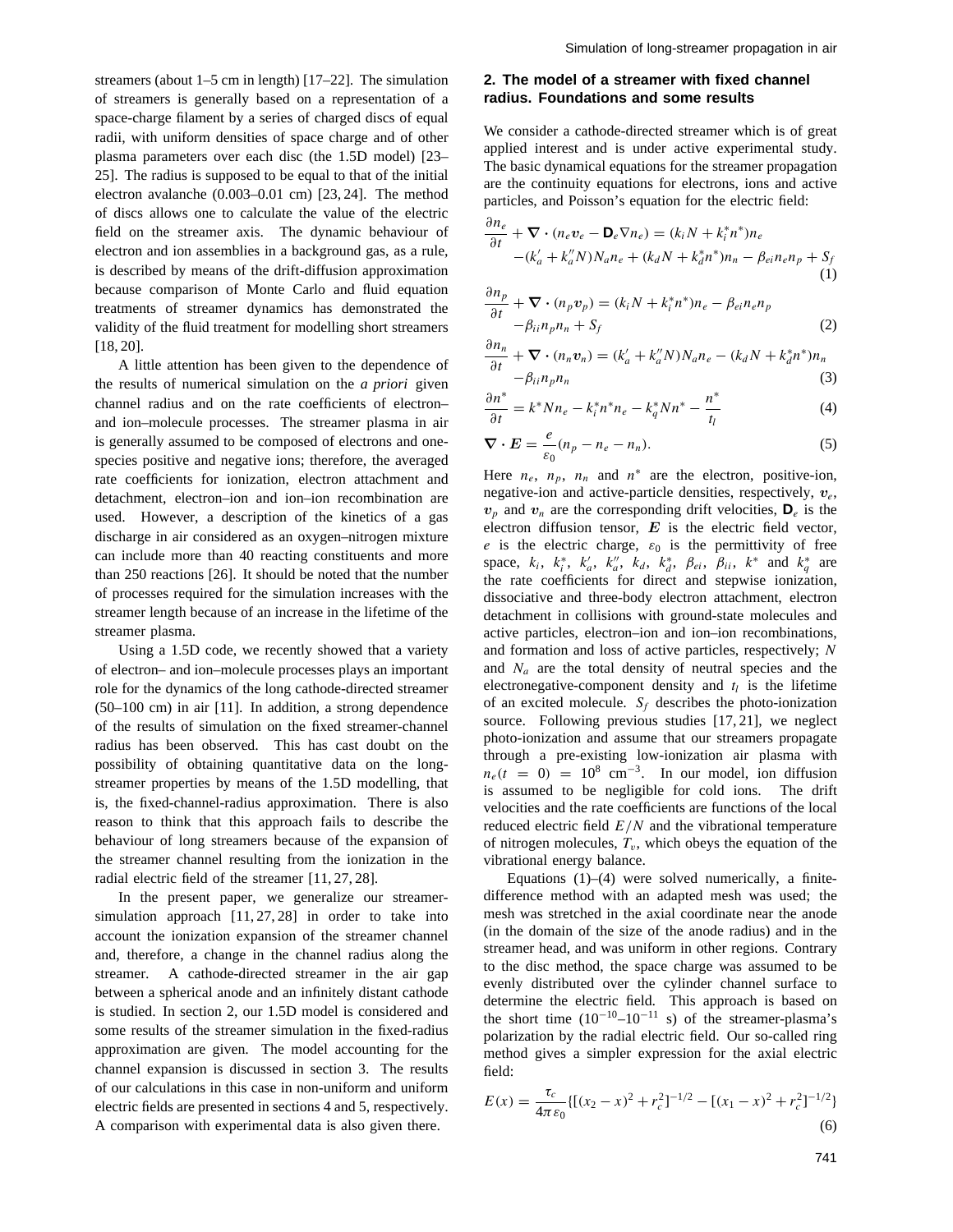

**Figure 1.** Axial profiles of  $E$ ,  $\tau_c$  and  $n_e$  at the streamer head at 3.95 ns. The initial conditions used are a spherical anode of radius  $R_a = 1$  cm, the applied voltage of 100 kV and the fixed radius  $r_c = 0.03$  cm.

where  $\tau_c$  is the channel charge per unit length, and  $x_1$ and *x*<sup>2</sup> are the boundary coordinates of the channel section with the radius  $r_c$ . This markedly decreases the computercalculation time, and, which is more important, prevents the appearance of numerical instabilities. Our assumption concerning the space-charge distribution seems to be true for all streamer regions but that at the streamer head.

The air was assumed to be a  $N_2$ –O<sub>2</sub> mixture at standard pressure and temperature. We considered 20 components presented by table 1 and 120 collisional processes which are important in short time intervals (about  $10^{-6}$  s) with rate coefficients found experimentally or calculated from the Boltzmann equation for electrons [26]. These processes include direct ionization of  $N_2$  and  $O_2$ , two-step ionization through  $N_2(A^3\Sigma_u^+)$ ,  $N_2(B^3\Pi_g)$ ,  $N_2(a'^1\Sigma_u^-)$ , and N<sub>2</sub>(C<sup>3</sup> $\Pi_u$ ), associative ionization with N<sub>2</sub>(a<sup> $1$ </sup> $\Sigma_u^-$ ) and  $N_2(A^3\Sigma_u^+)$ , three-body electron attachment to  $O_2$ , dissociative attachment to  $O_2$  and  $O_3$ , electron–ion and ion– ion recombinations, electron detachment from negative ions in collisions with O,  $N_2(A^3\Sigma_u^+)$ ,  $N_2(B^3\Pi_g)$ ,  $O_2(a^1\Delta_g)$ and  $O_2(b^1\Sigma_g^+)$ , respectively, which are excited by electron impact, and so on.

To account for the influence of vibrational and gas temperatures on the electron rate coefficients in air [27, 28] we solved numerically the balance equations for vibrational energy of  $N_2$  molecules

$$
\frac{\partial \varepsilon_v}{\partial t} = \lambda_v j E - Q_{VT} \qquad Q_{VT} = \frac{\varepsilon_v - \varepsilon_0(T)}{\tau_{VT}(T)}
$$

and for the translational energy of neutral species

$$
c_V N \frac{\partial T}{\partial t} = (\lambda_T + \lambda_R) jE + Q_{VT} + Q_{eT} + Q_r + Q_c.
$$

Here  $\varepsilon_v$  is the vibrational energy of N<sub>2</sub> molecules,  $\varepsilon_0(T)$ is the vibrational energy corresponding to the Boltzmann equilibrium at the temperature *T*,  $\lambda_v$ ,  $\lambda_T$  and  $\lambda_R$  are the fractional powers transferred by electrons to the molecules in vibrational excitation, elastic collisions and rotational excitation, respectively,  $j$  is the density of the electron current,  $\tau_{VT}$  is the time of vibrational relaxation,  $c_V$  is the heat capacity per molecule at constant volume,  $Q_{VT}$ is the contribution from quenching of vibrational levels of  $N_2$  in the process of V–T relaxation to heat,  $Q_{eT}$ ,  $Q_r$ and *Qc* are the contributions from quenching electronically excited molecules by electrons, from the electron–ion recombination and from the ion conversion, respectively. The details of solving the energy-balance equations and some results for the streamer plasma have been given elsewhere [27, 28]. Gas heating in the streamer channel can usually be neglected whereas the vibrational temperature can attain 2000–3000 K.

In our simulation the time resolution determined by the fastest electron process was down to  $10^{-12}$  s. A space mesh was adopted to resolve the steep profiles of electric field and electron density at the streamer head distinctly, as is shown in figure 1. A disadvantage of any 1.5D simulation of a long streamer is that the obtained results strongly depend on the unknown radius of the channel. Figure 2 demonstrates the peak values of the streamer velocity, electric field and electron density at the head of the streamer and the conduction current through the anode calculated in our work for a spherical anode of  $R_a = 1$  cm radius and the applied voltage of 100 kV. The peak electron density is the most strongly radius-dependent quantity; thus more than a tenfold decrease in the electron density results from a tenfold increase in the radius.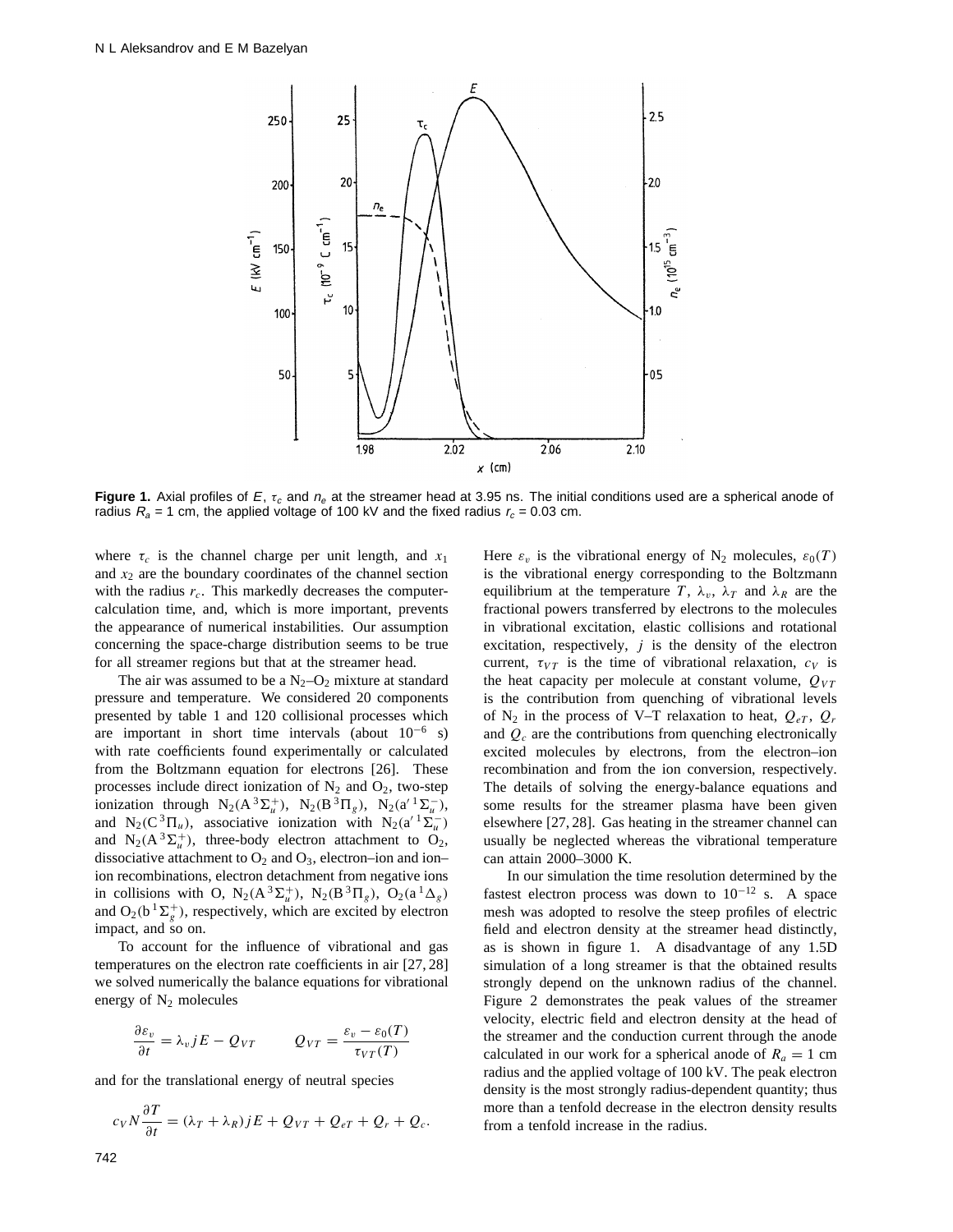**Table 1.** Relevant species contained in the chemistry code.



**Figure 2.** The peak values of the streamer velocity, electric field and electron density at the streamer head, and conduction current through the anode versus  $r_c$ . The curves correspond to the same initial conditions as those given in figure 1.

One can see that the inverse relation between electron density in the wavefront,  $n_{ef}$ , and the head (or channel) radius,  $r_c$ , is an inherent feature of any ionization wave propagating due to ionization in the front electric field. A steady propagation of the wave with velocity  $v<sub>s</sub>$  results from re-induction of the front electric field  $E_m$ ; to do this, the density of electrons generated in the front region must be sufficiently high to create the head charge  $g_h \simeq 4\pi \epsilon_0 r_c^2 E_m$ for a time  $\Delta t \simeq r_c/v_s$ . The charge is induced owing to the drift of electrons with the electric current  $i_h \simeq$  $\pi r_c^2 e n_{ef} \mu_e E_m$ , where  $\mu_e$  is the electron mobility. Equating the current to  $g_h/\Delta t$  we find the electron density in the wavefront to be

$$
n_{ef} \simeq \frac{4\varepsilon_0 v_s}{e\mu_e r_c}.\tag{7}
$$

The inverse relation between  $n_{ef}$  and  $r_c$  agrees well with our numerical results shown in figure 2.

Though suitable for a qualitative analysis, the 1.5D model fails to describe some experimental data. A number of experiments has been performed to study an impulse corona in air and to measure the total streamer current through the spherical anode with  $R_a = 12.5$  cm at the initial electric field of 40 kV cm<sup>-1</sup> near the anode [8, 29]. Under these conditions the current ranges up to about 10 A without streamer branching. Using the 1.5D simulation we have calculated the total anode current which was well below 10 A. An increase in the channel radius to 0.2 cm results in a current of no more than 2 A. With further increase in

the radius, the current does not increase because of a sharp fall of the electric field in front of the streamer head.

In 1.5D modelling, the radius of the streamer channel is usually assumed to be equal to that of the initial electron avalanche. This is not valid because of the ionization in the radial electric field produced by a high channel charge. Near the surface of a long channel this field is given by

$$
E_r(x) \simeq \frac{U_c(x)}{r_c \ln(l/r_c)}
$$
 (8)

when  $E_c(x)r_c \ll U_c(x)$ , where  $U_c$  is the potential of an isolated streamer of length *l*:

$$
U_c(x) = U_a - \int_{R_a}^{R_a+x} E_c(x') dx'
$$

 $U_a$  being an anode potential. For  $U_c = 100 \text{ kV}$ ,  $r_c =$ 0.01 cm and  $\ln(l/r_c) \approx 10$ , we have  $E_r \simeq 10^6$  V cm<sup>-1</sup>. In this field there can exist the radial ionization wave which causes the channel expansion. Subsequently the radial wave comes to a halt because  $E_r$  is inversely related to  $r_c$  and the new radius of the channel is much more than that of the initial avalanche. Our upper estimate for the radius of the isolated streamer in air is about 0.2 cm, whereas it is generally believed to be about 0.01 cm [11, 12].

It is of interest to consider the sensitivity of the results of the 1.5D simulation of long streamers to the rate coefficients. We performed calculations of the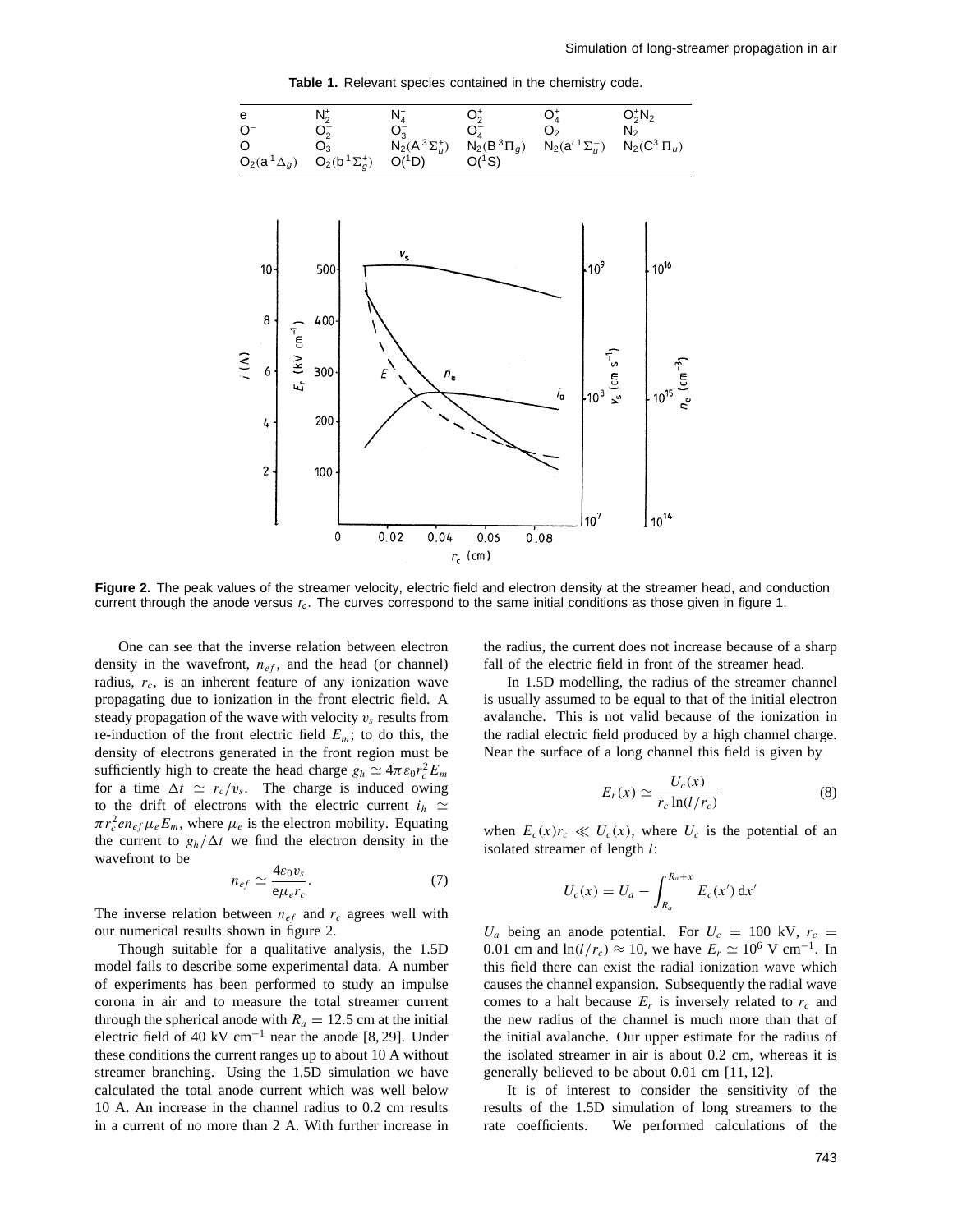

**Figure 3.** The maximal electron density in the streamer channel (broken curves) and the streamer velocity (full curves) calculated for the simple ionic kinetics with  $\beta_{ei} = 2 \times 10^{-6}$  cm<sup>3</sup> s<sup>-1</sup> (curve A) and  $2 \times 10^{-7}$  cm<sup>3</sup> s<sup>-1</sup> (curve B). The curves correspond to the same initial conditions as those given in figure 1.

long-streamer properties with a variety of electron rate coefficients described elsewhere [11]. For a spherical anode of  $R_a = 12.5$  cm and the applied voltage of 500 kV, the variation in the maximum streamer velocity was less than 25%, that in the maximum electron density was less than 45% and that in the streamer length was less than 10%. These variations decrease together with a decrease in the anode radius and, for  $R_a = 1$  cm, were less than 10% [11].

Another behaviour is observed when 1.5D simulation of the long streamer assumes the simple ionic kinetics of the streamer plasma. We calculated the long-streamer properties for a three-component plasma composed of electrons, positive and negative ions accounting for direct ionization by electron impact, electron attachment and detachment processes, and electron–ion and ion–ion recombinations with some average rate coefficients. For the electron–ion dissociative recombination we used the rate corresponding to simple ions

$$
(\text{O}_2^+, \text{N}_2^+) (\beta_{ei} = 2 \times 10^{-7} \text{ cm}^3 \text{ s}^{-1})
$$

or complex ions

$$
(\mathrm{O}_4^+, \mathrm{N}_4^+)(\beta_{ei} = 2 \times 10^{-6} \text{ cm}^3 \text{ s}^{-1}).
$$

This variation in the electron–ion recombination rate has a strong effect on the streamer behaviour. Figure 3 shows that the limiting streamer length varies by a factor of two, whereas, under the same conditions, the maximum electron density varies by a factor of 15.

The failure to describe the long-streamer dynamics with the simplified kinetics may be explained in terms of a change in the plasma composition during propagation of the streamer. This is evident from figure 4 which shows the calculated positive-ion composition of the streamer plasma

versus time near the anode and at a distance of 5.1 cm from it. A  $N_2^+$  ion produced by electron impact ionization at the streamer head rapidly reacts with  $N_2$  in the three-body reaction

$$
N_2^++N_2+M\rightarrow N_4^++M
$$

then, the  $O_2^+$  ion is formed in the charge exchange reaction

$$
N_4^+ + \mathrm{O_2} \rightarrow 2N_2 + \mathrm{O_2^+}
$$

and it is removed in the three-body reaction

$$
\mathrm{O_2^+} + \mathrm{O_2} + \mathrm{M} \rightarrow \mathrm{O_4^+} + \mathrm{M}.
$$

Ion–molecule reactions changing the ionic species result in a marked variation in the average rate of the electron– ion recombination. Therefore, there is reason to think that a simplification of the positive-ion kinetics can result in large errors in the calculation not only of the composition of streamer plasma but also of the average streamer properties, namely the velocity of propagation, the conductivity and the limiting streamer length.

The above arguments hold true for the negative-ion kinetics because of the electron attachment–detachment reactions. Our calculations show that the dominant negative ion is O<sup>-</sup> at the streamer head and  $O_2^-$  in the channel. These ions are formed in the dissociative electron attachment

$$
e + O_2 \rightarrow O^- + O
$$

and in the three-body electron attachment

$$
e + 2O_2 \rightarrow O_2^- + O_2
$$

respectively, and are removed in the ternary ion–ion recombination

$$
A^- + B^+ + C \rightarrow A + B + C
$$

and electron-detachment reactions in collision with active particles such as O atoms and excited molecules

$$
A^- + B^* \to e + AB
$$
  

$$
A^- + B^* \to e + A + B.
$$

Figure 5 shows the temporal evolution of the calculated active-particle composition near the anode and at a distance of 5.1 cm from it. The density of active particles decreases with distance from the anode because near the anode the field decays more slowly with time than that at a considerable distance from it. Although the main mechanism of the negative-ion loss in the streamer channel is the ion–ion recombination, the electron detachment can be important under different conditions. Lowke has proposed that the  $O_2(a^1\Delta_\rho)$  molecule plays a dominant role in electron detachment from  $O_2^-$  ions in the streamer channel [30], whereas our calculation shows that the electron detachment is dominated by the O atoms.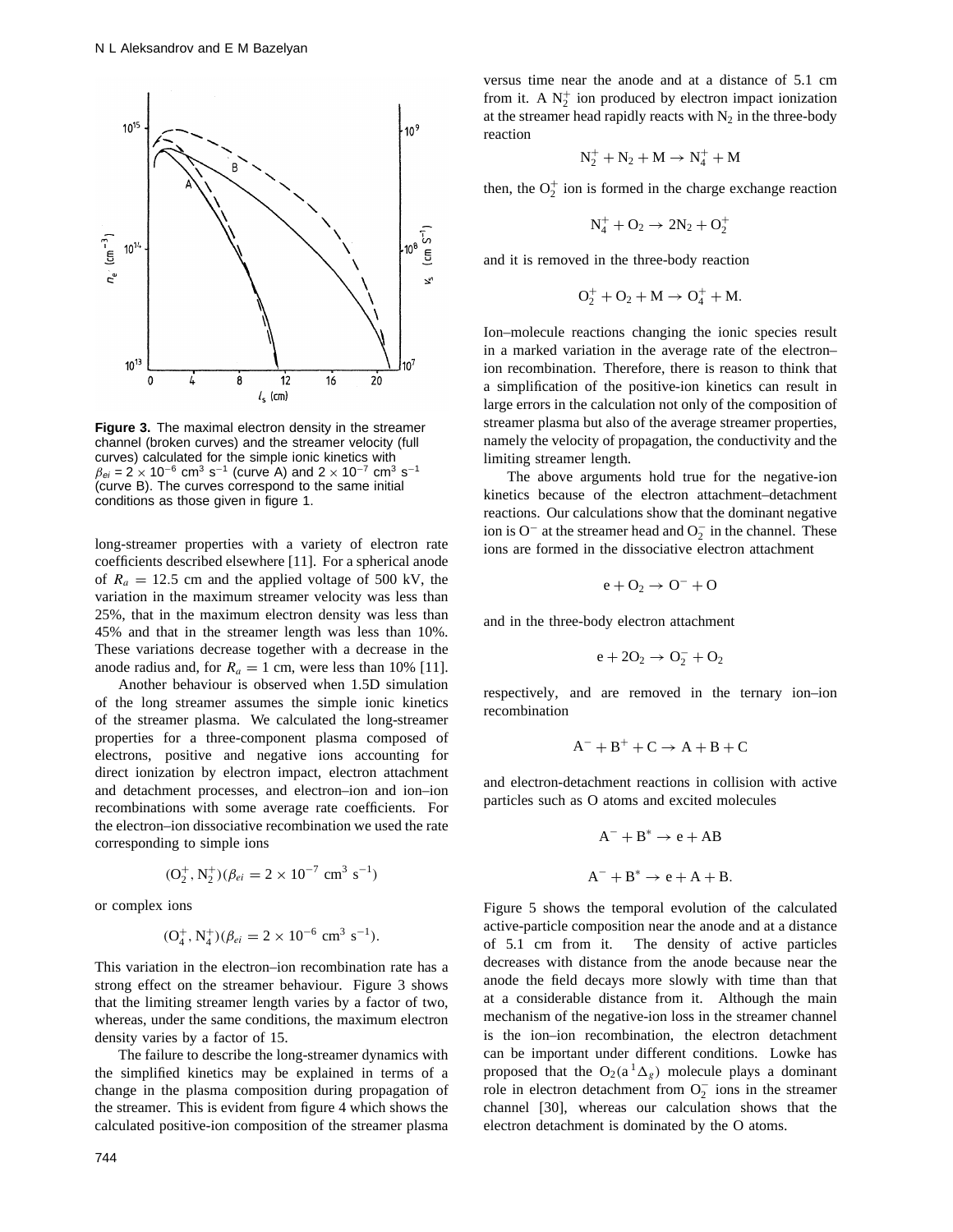

**Figure 4.** The time evolution of densities of electrons,  $O_2^*$ ,  $O_4^+$ ,  $N_2^+$  and  $N_4^+$  in the streamer plasma (a) near the anode and  $(b)$  at a distance of 5.1 cm from it. The curves correspond to the same initial conditions as those given in figure 1.

### **3. The model of a streamer with expanded channel**

To account for the ionization expansion of the streamer channel we modified our model which allowed us to make the next step towards a 2D model of the long streamer. The channel radius  $r_c(x)$  was assumed to be variable and equal to that of the cylinder ionization wave in the radial electric field, where the *x* axis is directed along the streamer. We performed an auxiliary simulation of ionization wave propagation from the long cylinder electrode and calculated the wave velocity  $v_r(x)$  and the electron density behind the



**Figure 5.** The time evolution of densities of O,  $O_2(a^1\Delta_q)$ ,  $O_2(b^1\Sigma_g^*)$ ,  $N_2(A^3\Sigma_g^*)$  and  $N_2(B^3\Pi_g)$  in the streamer plasma  $(a)$  near the anode and  $(b)$  at a distance of 5.1 cm from it. The curves correspond to the same initial conditions as those given in figure 1.

wavefront as functions of *rc*, and the radial electric field  $E_r(x, r_c)$  in front of the wave where it has a maximum.

To simulate the dynamics of the streamer with an expanded channel,  $E_r(x, r_c)$  was calculated at each time step  $\Delta t$ ; then, for each interval  $[x_{k-1}, x_k]$  the change in radius  $\Delta r(x) = v_r(x) \Delta t$  and density of electrons in a new plasma layer were obtained from the results of our auxiliary simulation. To calculate a new linear charge density  $\tau_c(x)$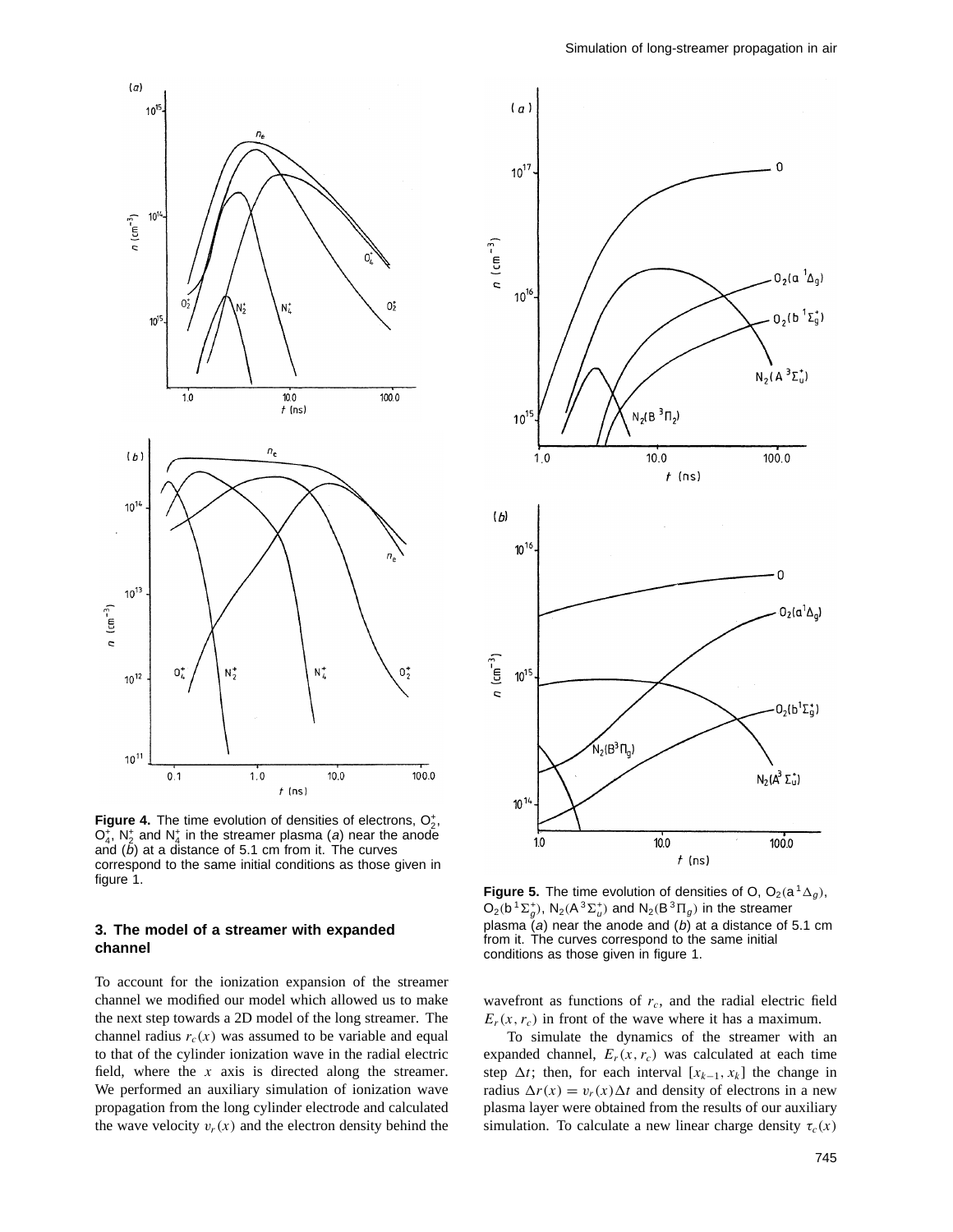and a new longitudinal electric field the charged-particle densities averaged over a cross section were used. The method of computing this field and the reactions considered are identical to those given in the preceding section.

The radial channel expansion is assumed to stop when the electron density behind the radial ionization wave falls below  $5 \times 10^{11}$  cm<sup>-3</sup>. In this model the initial radius of the streamer channel,  $r_0$ , is also unknown. However, it will be shown in the following section that the results of this simulation are far less dependent on  $r_0$  than are those of the 1.5D simulation in which the channel radius is assumed to be constant.

## **4. Simulation of the streamer with an expanded channel in a non-uniform field**

To illustrate the potential of our model of a streamer with an expanded channel, we simulated the propagation of a streamer in air under standard conditions from an anode with  $R_a = 12.5$  cm and with the initial electric field of 40 kV cm<sup>−</sup><sup>1</sup> near the anode. This corresponds to the conditions of numerous experiments which have been carried out for measuring some averaged long-streamer characteristics, namely total anode current and the length of the streamer propagation [8, 29]. For  $r_0 = 0.1$  cm and 0.02 cm, table 2 shows the calculated streamer properties at the instant at which the total anode current has a maximum,  $i_{a max}$ . Here  $t_{max}$  is the period for the current enhancement up to  $i_{a max}$ ,  $l_s$  and  $v_s$  are the streamer length and velocity at that instant, respectively, *rmax* is the maximum radius of the channel and  $n_e$  is the electron density for the cross section at  $r_c = r_{max}$ . The five-fold decrease in  $r_0$  causes the results of this simulation to vary by 20–40% (for  $n_e$ ), whereas those of the 1.5D simulation in which the channel radius is fixed vary by a factor of ten.

Our simulation of the streamer with an expanded channel is consistent with the results of a number of experiments [8, 29]. For the amplitude of the pulse of the total anode current the difference between the theory and the measured magnitude (10 A) is about 10%, whereas the 1.5D simulation gives the hundreds of percent difference which cannot be diminished. The measured magnitude of  $l<sub>s</sub>$  is 65 cm [31], which is also in good agreement with the result of our calculations yielding 70 cm.

Figure 6 shows the calculated axial profiles of  $r_c$ , electron density averaged over the cross section, and axial electric field *Ec* at the peak value of the total anode current. The radius  $r_c$  grows with the distance from the anode and has a maximum of  $0.45$  cm at  $x = 13.5$  cm. At greater distances from the anode *rc* steeply falls to the initial channel radius of 0.1 cm. The axial profile of  $r_c$  near the anode is usually affected by the anode-surface shielding which leads to a sharp fall in the space charge at small *x* as is shown in figure 6. Under these conditions  $r_c$  is small and constant along the streamer because the radial electric field tends to zero in the immediate vicinity of any metallic surface. Our calculation shows that the conduction current varies slightly with *x* not far from the anode. Therefore, current conservation requires a steep increase in *Ec* and *ne* near the anode owing to a decrease in *rc*.



**Figure 6.** Axial profiles of  $r_c$ ,  $n_e$  and  $E_c$  at the instant at which the total anode current peaks  $(t = 39.3 \text{ ns})$ . Initial conditions used were a spherical anode with  $R_a = 12.5$  cm and applied electric field strength near the anode of 40 kV  $cm<sup>-1</sup>$ .



**Figure 7.** Axial profiles of  $\tau_c$  at 39.3 ns (curve A) and 138 ns (curve B). The curves correspond to the same initial conditions as those given in figure 6.

In our simulations we observed a strong  $r_0$ -dependence of the electron density at small *x*, *nea*. A five-fold increase in  $r_0$  resulted in a 30-fold decrease in  $n_{ea}$ , namely  $n_{ea} \simeq$  $r_0^{-2}$ , because the axial electric field near the anode is almost independent of  $r_0$ . Clearly our approach fails to determine  $n_{ea}$  and  $r_0$  independently.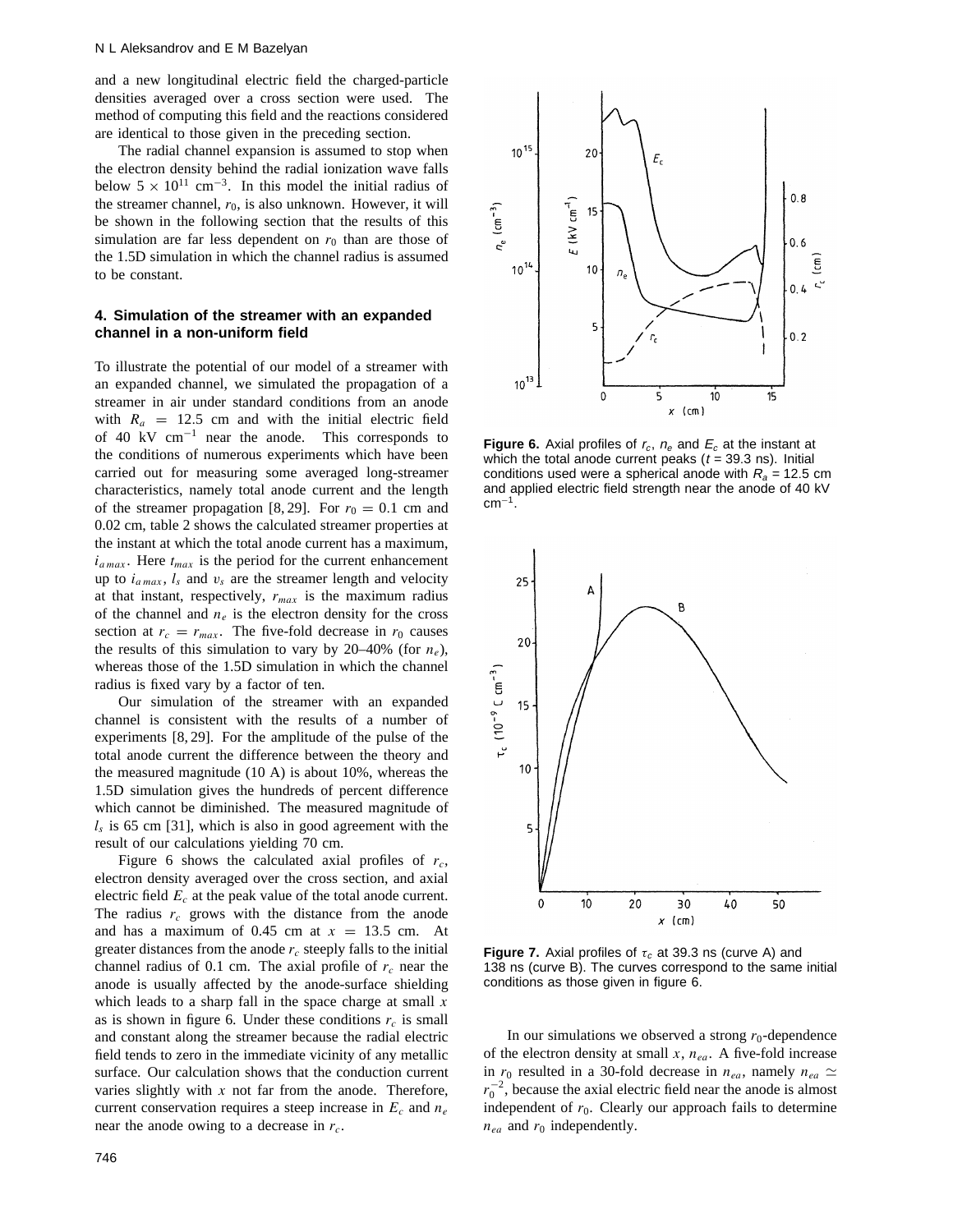**Table 2.** The streamer parameters corresponding to the maximal value of the total anode current,  $i_{a max}$ .

|      |                  |     | $r_0$ (cm) $t_{max}$ (10 <sup>-8</sup> s) $l_s$ (cm) $i_{a max}$ (A) $v_s$ (10 <sup>9</sup> cm s <sup>-1</sup> ) $r_{max}$ (cm) $n_e$ (10 <sup>13</sup> cm <sup>-3</sup> ) |      |      |
|------|------------------|-----|----------------------------------------------------------------------------------------------------------------------------------------------------------------------------|------|------|
| 0.1  | $\simeq$ 15 11.0 |     |                                                                                                                                                                            | 0.45 | -3.5 |
| 0.02 | $\simeq$ 15      | 8.9 |                                                                                                                                                                            | 0.37 | 2.5  |



**Figure 8.** Axial profiles of  $r_c$ ,  $E_c$  and  $n_e$  at 138 ns. The curves correspond to the same initial conditions as those given in figure 6.

For a sufficiently long streamer, the axial profile of the linear charge density  $\tau_c$  has a peak owing to a voltage drop along the channel; this is shown in figure 7. Figure 8 shows that  $r_c$  also has a maximum at the same distance from the anode whereas  $E_c$  and  $n_e$  have minima,  $E_{c min}$ and *ne min*. For a period of 0.25–0.3 *µ*s, *ne min* drops by a factor of 100 because of electron attachment and electron–ion recombination. In contrast to electron density and conductivity, the axial electric field is almost constant in the channel away from the anode and the head of a long streamer. The average magnitude of *Ec* is about 5.3–5.4 kV cm<sup>−</sup><sup>1</sup> for a streamer of more than 50 cm in length. This agrees well with numerous measurements of the average electric field in a streamer after bridging long air gaps at atmospheric pressure, which yield about 5 kV  $cm^{-1}$ [8–10].

#### **5. Simulation of the streamer with an expanded channel in a uniform field**

In most of the theoretical studies the propagation of the streamer is considered in uniform external fields. (The

**Table 3.** The steady propagation velocity of the long streamer in the uniform field of 12 kV cm<sup>-1</sup> versus  $r_c$ .

| $r_c$ (cm)                                                       |  |  | $0.02$ 0.03 0.05 0.06 0.08 |
|------------------------------------------------------------------|--|--|----------------------------|
| $v_s$ (10 <sup>8</sup> cm s <sup>-1</sup> ) 3.0 4.0 6.5 8.0 12.0 |  |  |                            |

external field is the field in the gap before the streamer initiation.) There is reason to think that this occurs for corona streamers in front of a leader [32]. We also simulated the propagation of a long streamer in a uniform field and showed that the streamer can propagate at a constant velocity with a steady profile of electron density at the head. As before, the results of the 1.5D simulation in the fixed-channel-radius approximation depend strongly on *rc*. Table 3 presents the velocity of the steady propagation of the streamer in a uniform field of 12 kV  $cm^{-1}$  as a function of  $r_c$ .

In what follows we use the model of the streamer with an expanded channel. The streamer is assumed to start from a spherical anode with  $R_a = 0.2$  cm at the anode potential of  $U_a = 10 \text{ kV}$  and to propagate in an additional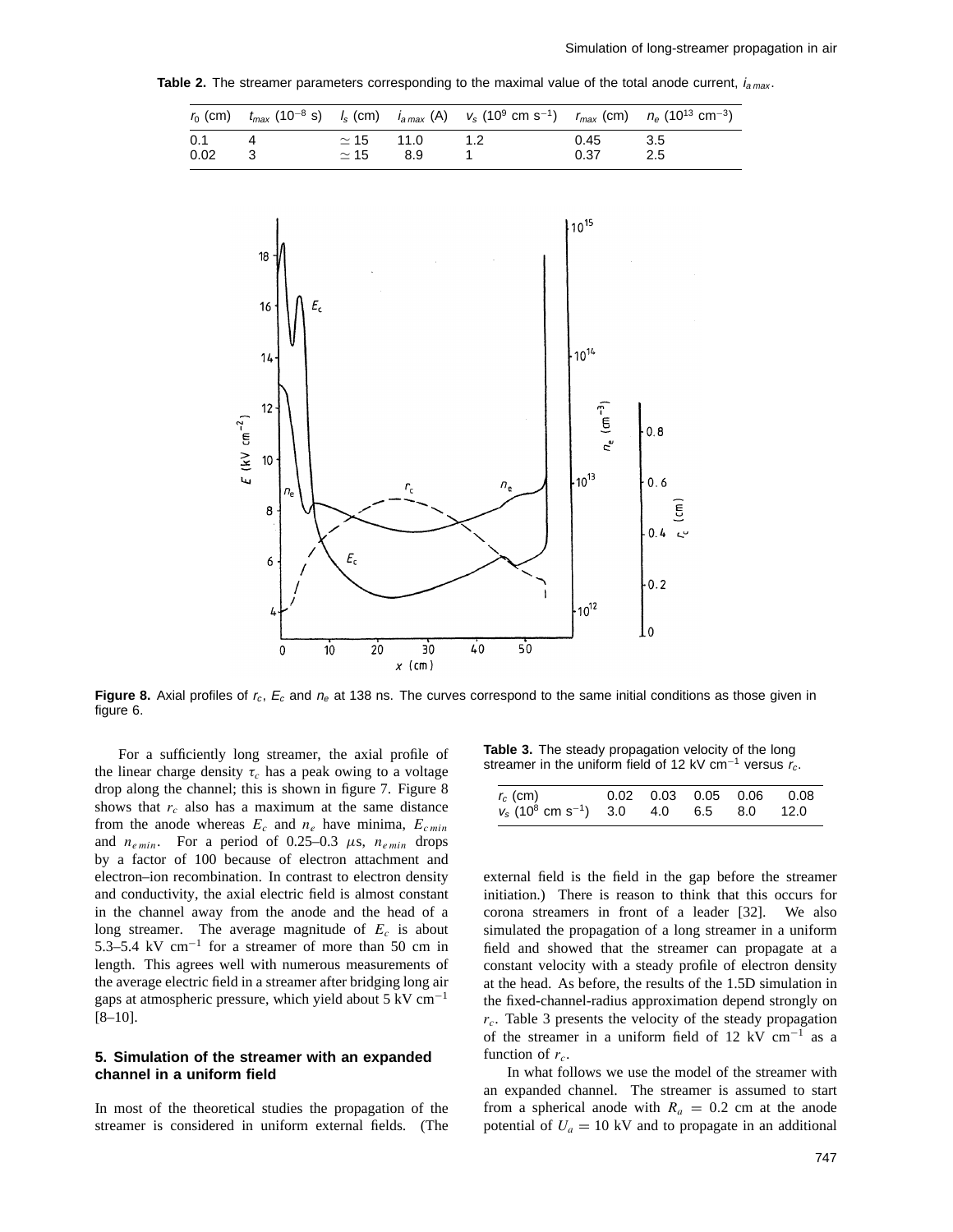

**Figure 9.**  $v_c$  versus the streamer length at different values of  $E_0$ .



**Figure 10.** The peak electric field at the streamer head versus the streamer length at  $E_0 = 15$  kV cm<sup>-1</sup>.

uniform electric field  $E_0$ . Once the length of the streamer has attained 2 cm, the anode field in front of the ionization wave becomes less than 0.5 kV cm<sup>-1</sup>; that is, the effect of this field on further streamer propagation can be neglected.

Our simulation predicts a steady propagation of the streamer in an infinite gap between anode and cathode when *E*<sub>0</sub> is higher than the threshold  $E_{min} = 8-8.5 \text{ kV cm}^{-1}$ . The field  $E_{min}$  slightly depends on  $r_0$ ,  $R_a$  and  $U_a$ . For instance, a 50% variation in any one of the last quantities results in 10% variation in *Emin*. *Emin* calculated in this work agrees qualitatively with data obtained in experiments with steeply non-uniform fields which demonstrate streamer bridging of the atmospheric-air gaps from 0.1–10 m in length whereas the averaged electric field exceeds 5 kV cm<sup>-1</sup> [8–10]. We have not succeeded in diminishing the difference between calculated and experimental *Emin* by varying the rate coefficients of processes considered. This difference can be ascribed to streamer branching, the field non-uniformity and the unsteady regime of streamer propagation in the experiments.

Figure 9 shows the streamer velocity in the uniform electric field versus the streamer length.  $E_0$  has a dramatic effect on the long-streamer behaviour. For  $E_0 \leq E_{min}$ , the streamer is accelerated over a distance of several centimetres and subsequently decelerated with a rate which depends on  $E_0$ . If  $E_0$  approaches  $E_{min}$ , then the streamer can propagate up to tens of centimetres. When  $E_0 > E_{min}$ , the streamer propagation becomes steady; in this case the time and length of the streamer relaxation decrease with increasing  $E_0$ . The least velocity of steady propagation which is observed at  $E_0 = E_{min}$  and equals (3–4) × 10<sup>7</sup> cm s<sup>−</sup><sup>1</sup> qualitatively correlates with the available experimental data (about  $(1–2) \times 10^7$  cm s<sup>-1</sup>) [33].

The steady-state propagation of the streamer is observed when the electric field at its head becomes steady, as is shown in figure 10. An increment in the streamer-head field is induced by a polarization charge in the streamer channel in the external field. At the infinite conductivity of the channel plasma the space charge would increase indefinitely with the streamer length, whereas in reality it is limited by the voltage drop along the finite-conductivity plasma channel. The profiles of charge and field at the streamer head become steady when this voltage drop, *Uc*, obeys the equation

$$
-\frac{\mathrm{d}U_c}{\mathrm{d}x}=E_c\approx E_0
$$

that is, under steady-state conditions the longitudinal electric field  $E_c$  is close to  $E_0$  in the channel plasma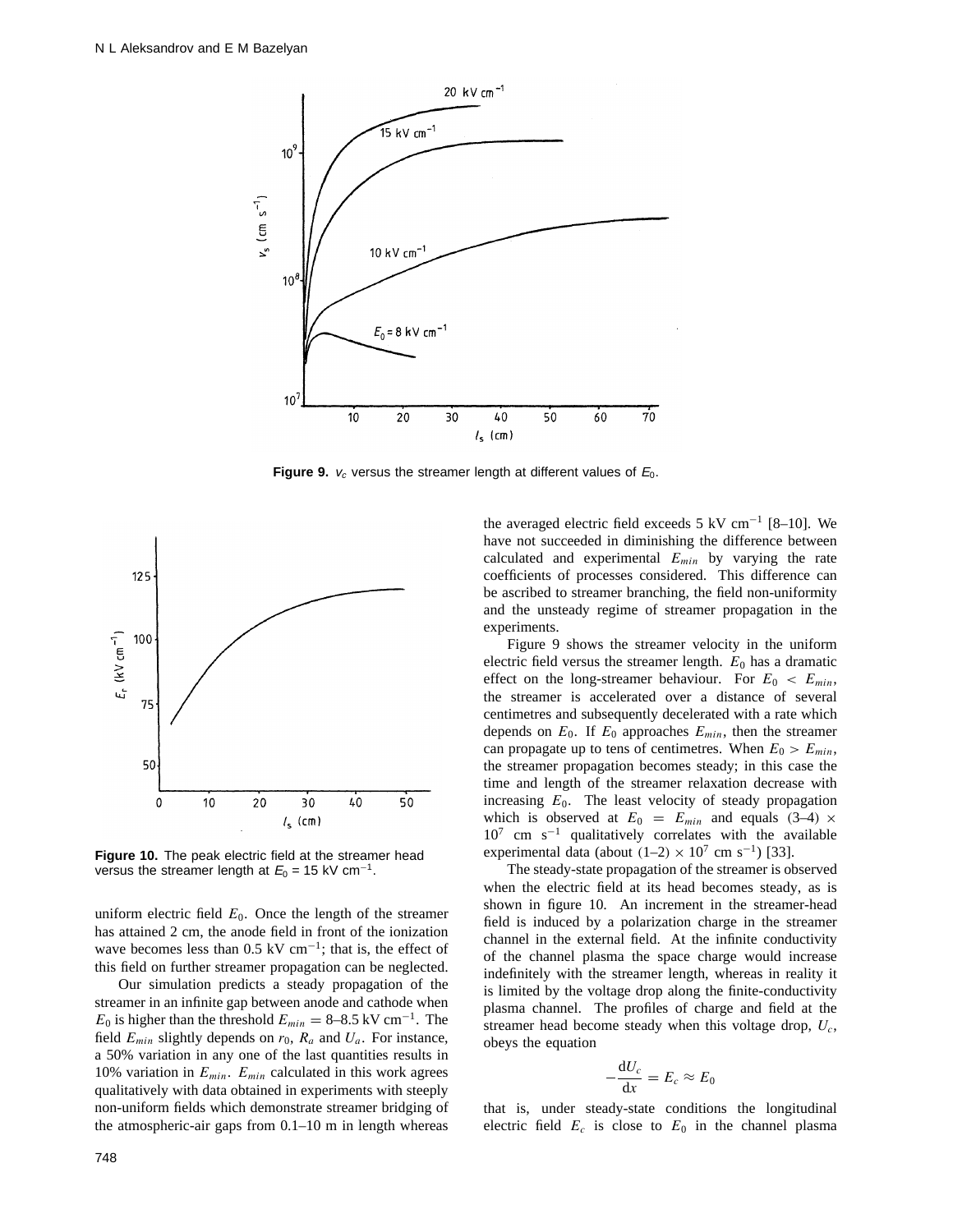

**Figure 11.** Axial profiles of  $\tau_c$  (full curves) and  $E_c$  (broken curves) for  $E_0 = 15$  kV cm<sup>-1</sup> at 40 ns (curve A), 65 ns (curve B), 85 ns (curve C) and 98 ns (curve D).

**Table 4.** The length-averaged longitudinal field in the channel of the steady streamer versus  $E_0$ .

| $E_0$ (kV cm $^{-1}$ ) 8 |      | 10 | 15 | - 20 |
|--------------------------|------|----|----|------|
| $E_c/E_0$                | 0.96 |    |    | 0.94 |

everywhere but near the anode and at the streamer head. This agrees well with curves shown in figure 11 and with the length-averaged channel fields given in table 4 as a function of  $E_0$ .

Figure 12 shows the axial profiles of the electron density averaged over the cross section at  $E_0 = 10$  and 15 kV  $cm^{-1}$ . Under the conditions considered Under the conditions considered these profiles and the conduction-current profiles given in figure 13 become strongly non-uniform. The current gradient steepens with decreasing  $E_0$  at a given streamer length because an increment in the lifetime of the streamer leads to decay of the 'old' plasma segments through electron attachment and electron–ion recombination.

Except very close to the anode, the streamer current drops as *x* decreases; that is, the external circuit fails to supply new segments of the streamer with electric charge because of the low conductivity of the decaying plasma away from the streamer head where the electron current directed at the anode decreases to form negative space charge. Here the low conductivity of the plasma prevents this charge going to the anode. Figure 11 shows that the charge profile becomes bipolar: the domain of the channel near the anode becomes negatively charged. For a sufficiently long streamer this positive charge has a steady distribution in a moving frame of reference and propagates with the streamer velocity whereas the negativecharge tail increases further. Qualitatively, the distribution of the space charge in the streamer channel is similar to that of the polarization charge in a moving, perfectly conducting plasma with some distortion because of the weak connection to the anode. At the streamer head the profiles of the plasma-component densities and electric field also become steady; therefore, this agrees with the hypothesis by Bazelyan *et al* [34] that the steady-state propagation of a streamer can be treated as a propagation of the plasma domain of fixed length in an external electric field.

Figure 14 shows the steady axial profile of *rc* at  $E_0 = 15$  kV cm<sup>-1</sup>. We see that the channel radius sharply changes in the streamer head. This phenomenon could be observed experimentally by means of standard photography to test our hypothesis that the streamer channel expands due to ionization in the radial field.

The steady channel radius  $r_{cs}$  depends strongly on  $E_0$ . Table 5 gives *rcs*, the velocity of the steady propagation of the streamer, the averaged electron density at the streamer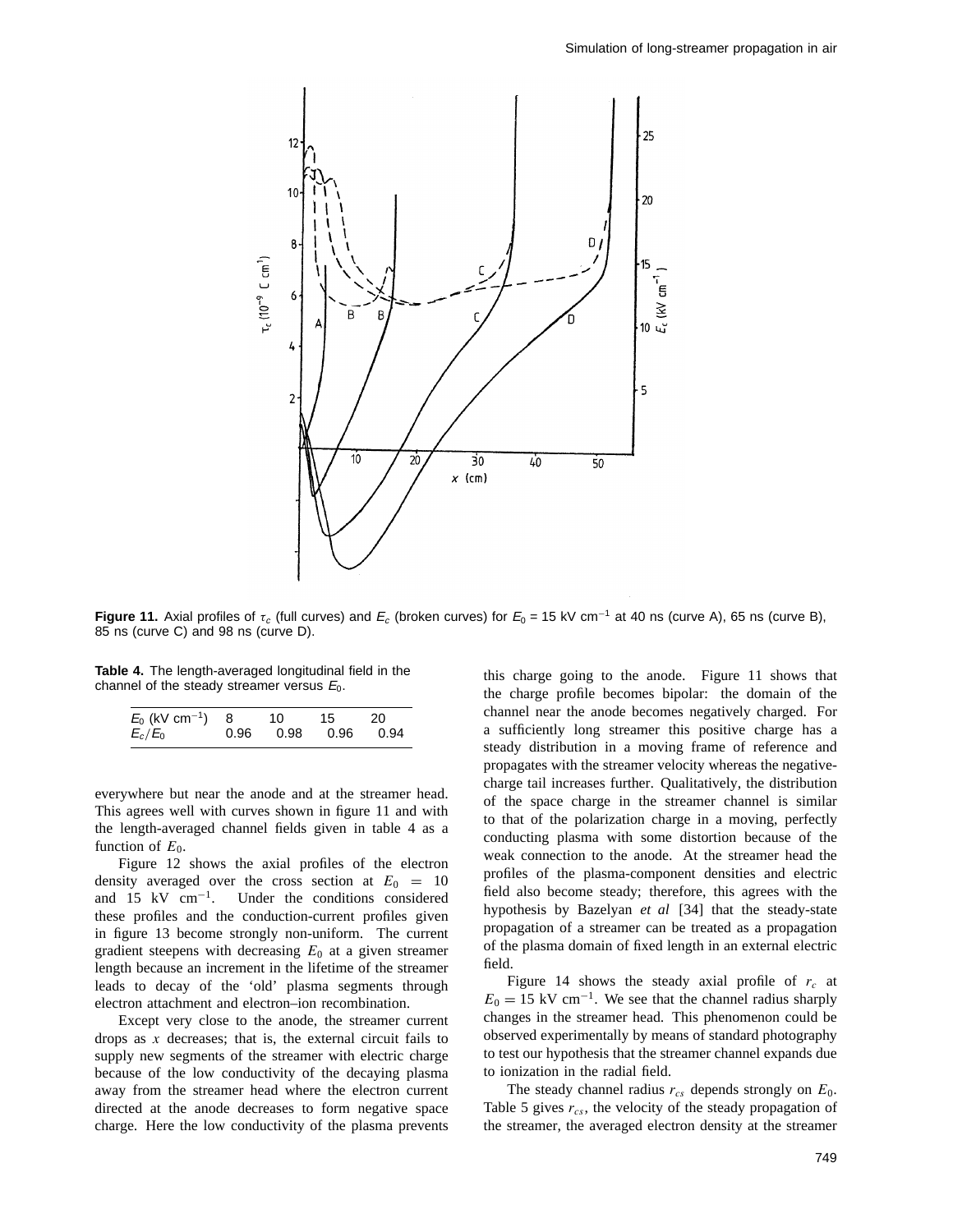

**Figure 12.** Axial profiles of  $n_e$  for  $E_0 = 15$  kV cm<sup>-1</sup> at 85 ns (curve A) and 98 ns (curve B) and for  $E_0 = 10$  kV cm<sup>-1</sup> at 442 ns (curve C) and 545 ns (curve D).





**Figure 14.** The axial profile of  $r_c$  for  $E_0 = 15$  kV cm<sup>-1</sup> at 98 ns (curve A, upper abscissa). Curve B and the lower abscissa show a more accurate representation of this profile at the streamer head.

**Figure 13.** Axial profiles of the conduction current for  $E_0$  = 10 kV cm<sup>-1</sup> at 90.2 ns (curve A) and for  $E_0$  = 15 kV  $cm^{-1}$  at 545 ns (curve B).

head at the section of radius *rcs* and the density of space charge per unit length at the head versus  $E_0$ . If  $E_0$  greatly exceeds *Emin*, then *rcs* is roughly proportional to  $E_0$ , whereas other quantities increase more steeply with  $E_0$ . For instance,  $v_s$  is roughly proportional to  $E_0^3$ .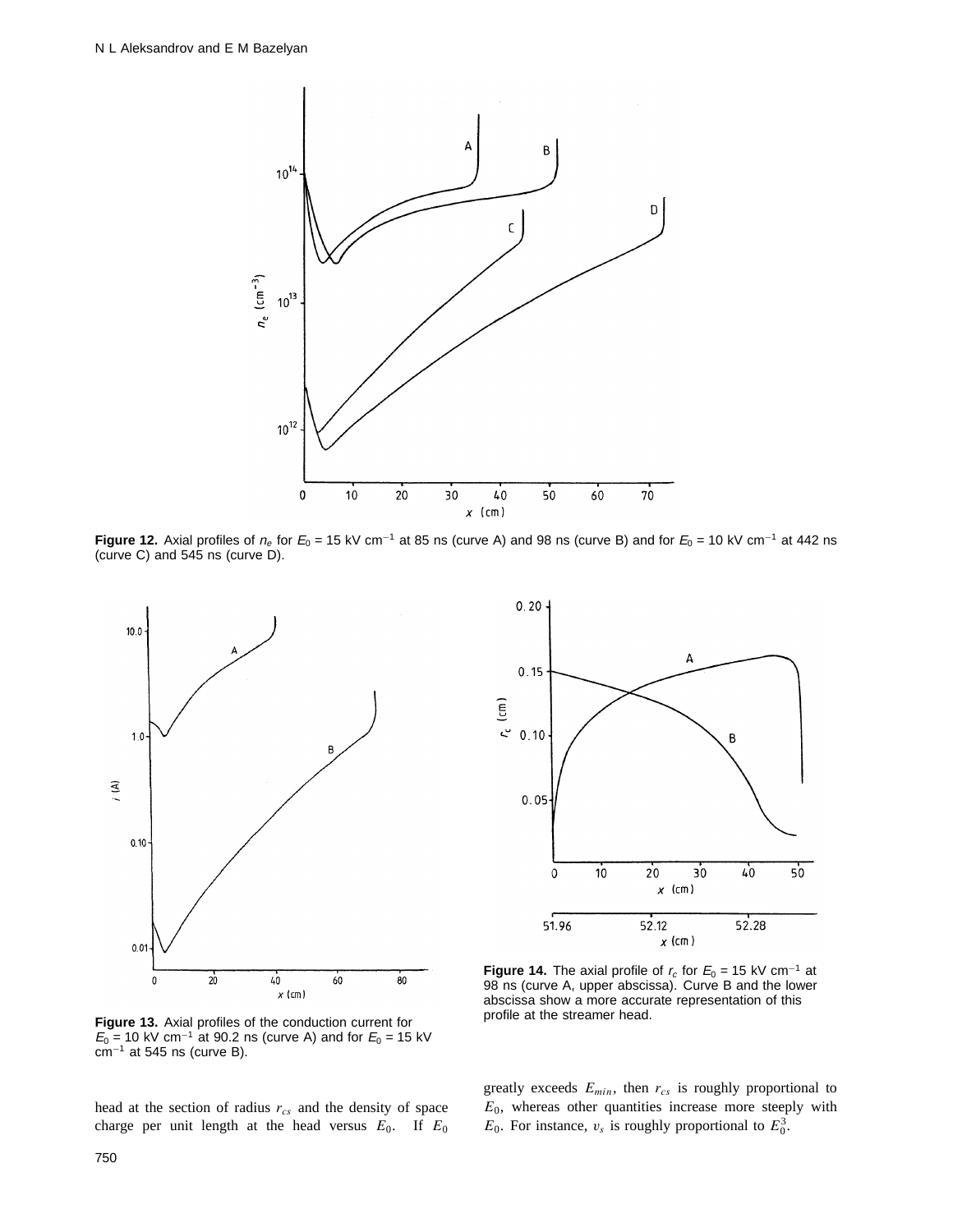**Table 5.** The steady radius of the streamer channel, the velocity of the steady streamer propagation, the averaged electron density and the density of space charge per unit length near the streamer head versus  $E_0$ .

|     |       |       |    | $E_0$ (kV cm <sup>-1</sup> ) $r_{cs}$ (cm) $v_s$ (10 <sup>8</sup> cm s <sup>-1</sup> ) $n_e$ (10 <sup>13</sup> cm <sup>-3</sup> ) $\tau_c$ (10 <sup>-9</sup> C cm <sup>-1</sup> ) |
|-----|-------|-------|----|-----------------------------------------------------------------------------------------------------------------------------------------------------------------------------------|
| -10 | 0.105 | - 3.2 |    | 7.7                                                                                                                                                                               |
| 15  | 0.16  | 13    |    | 15                                                                                                                                                                                |
| -20 | 0.22  | 25    | 10 |                                                                                                                                                                                   |

# **6. Discussion**

The ionization expansion of the streamer channel becomes more pronounced as the surface charge of the channel increases. This depends on the amplitude, the pulserise rate of the applied voltage and the voltage drop along the streamer channel. To increase the ionization expansion, it is desirable to attain the voltage amplitude as quickly as possible and consequently to minimize the voltage drop along the channel by decreasing its length. In addition, the axial wavefront should escape the anode region where the surface-bound charge shields the streamer channel and decreases its charge which creates the radial electric field. Therefore, at a given voltage, we have a maximum expansion of the channel provided that the streamer develops from the anode with a minimum radius and the impulse voltage has a minimal risetime.

The anode-radius effect can be detected experimentally. For instance, our calculation for a voltage of 500 kV shows that a change in the radius  $R_a$  from 12.5 to 5 cm results in a proportional increase in the channel radius with a maximum of 1.5 cm. On performing similar calculations for nearuniform fields we obtain a maximum channel radius of no more than 0.2 cm. This strong *Ra*-dependence of the channel radius in the vicinity of the anode where branching is absent and the streamer path is predictable can be found experimentally to test our hypotheses. This requires static photography of the initial regions of streamers by means of long-focus optics provided a voltage source with short risetime (down to 5–10 ns) is used.

As was noted above, the inclusion of the ionization expansion of the streamer channel into consideration increases the calculated magnitude of the total anode current up to the experimental magnitude. It is of interest to note that the channel expansion has an indirect effect on the anode current because there is no radial electric field and, therefore, no expansion near the anode. The electron current flowing from the expanded regions of the channel accumulates electrons near the anode; this induces an additional axial field over a long period. Our calculation shows that this field has the magnitude of more than 30 kV cm<sup>−</sup><sup>1</sup> for 20 ns. The additional ionization increasing the electron density by a factor of 3.5 provides a way for the current of about 10 A to flow through the 'bottleneck' of the streamer channel near the anode.

Our study should clarify the question of the steady propagation of a streamer in a uniform field. There are contrary views concerning the long streamer's behaviour. The streamer with the channel considered as a perfect conductor is known to be accelerated permanently [35]. On the other hand, plasma decay in the channel regions

away from the streamer head can make the streamer move at a constant velocity [34]. Our calculation shows that the streamer steadily propagates in a uniform field of more than 8 kV cm<sup>−</sup><sup>1</sup> without any plasma decay. We obtained that, at the first stage as the streamer is accelerated, the longitudinal electric field in the streamer channel increases gradually because the electrical conductivity of the channel increases more slowly than does the current density. At any length of the streamer, *ls cr*, if the voltage along the streamer,  $\Delta U_s$ , achieves the voltage of the external field  $E_0 l_{scr}$ , this field is no longer cancelled in the channel. Then the streamer-plasma polarization which increases the space charge and electric field in the streamer head disappears. Transition to a steady state of the streamer head results in streamer propagation at the constant velocity obtained in our calculation.

As is mentioned above, during the steady motion the average field in the channel is approximately equal to the external field  $E_0$ , whereas the transition to the steady state is not related to a decay of the streamer plasma. It can be shown that this transition takes place even when the channel plasma conductivity does not fall with time. In the approximation of a fixed channel radius we obtain from equation (7) that  $\sigma_s \simeq n_e \simeq v_s$ , where  $\sigma_s$  is the streamer plasma conductivity. Using the relation  $j \simeq v_s c_s \varphi_s$  ( $c_s$  and  $\varphi_s$  are the average capacitance and potential of the channel, respectively) we have that  $E_c = j/\sigma_s \simeq \varphi_s$ ; that is, the electric field in the channel does not depend on the density of electrons and increases monotonically as the field at the head and  $\varphi_c$  rise. The streamer accelerates until  $E_c$  reaches  $E_0$ . Thereafter all the quantities characterizing the streamer head, including *vs*, become time-independent; that is, in our calculations we obtain steady streamer propagation. The higher  $E_0$ , the higher the current and  $\varphi_s$  corresponding to the transition to steady streamer propagation. For instance, when  $E_0$  varies from 10 to 20 kV cm<sup>-1</sup>, the calculated conduction anode current increases from 0.02 to 10 A for the time at which the streamer velocity becomes steady.

#### **7. Conclusions**

Our numerical simulation of the long-streamer propagation in air assuming a fixed radius of the streamer channel shows a strong dependence of the streamer properties on the radius and the considered model of charge-particle kinetics. Taking into account the ionization expansion of the streamer channel, we obtained results slightly dependent on the initial channel radius. The simulation of the streamer propagation from a spherical anode in a nonuniform electric field agrees well with the results of a lot of experiments in which the total anode current, the streamer